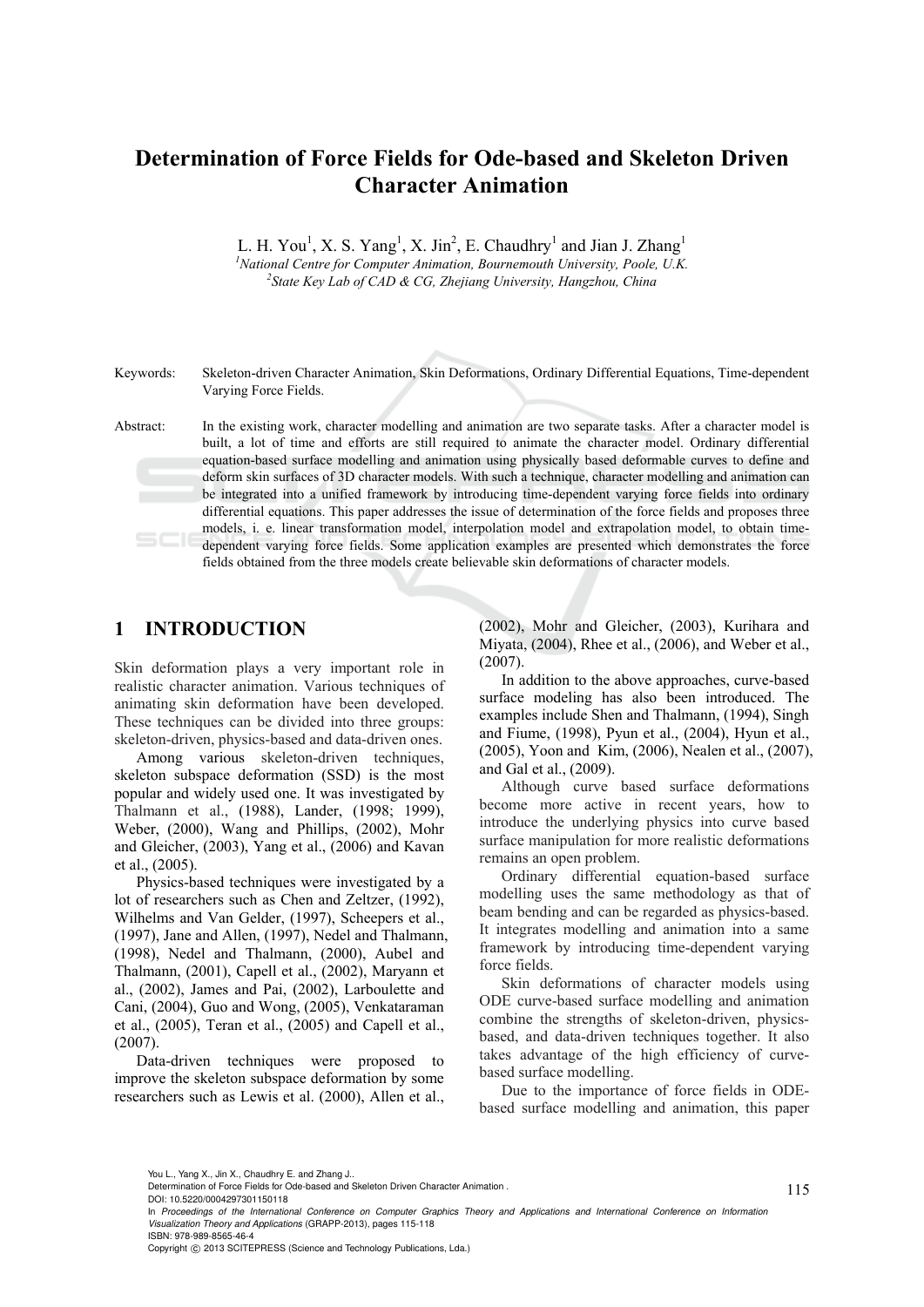will address the issue how to determine the force fields.

### **2 MATHEMATICAL MODELS**

The determination of time-dependent varying force fields is to change the force field at the rest pose to those at required poses. In this section, we propose three models: Linear transformation model, interpolation model, and extrapolation model.

#### **2.1 Linear Transformation Model**

The linear transformation model uses the same methodology as that of the skeletal subspace deformation to transform a force field at the rest pose to the required poses.

A force field consists of sculpting forces at the curve vertices. Therefore, we achieve the linear transformation of a force field by considering a sculpting force acting at a curve vertex  $V_{mni}$ . The sculpting force acting at the vertex at the rest pose can be represented by **P***rmni* in the global coordinate system. Here the subscript *r* is used to indicate the rest pose.

First, we transform this sculpting force into the local coordinate system of the *j*th bone. The geometric transformation matrix from local to global coordinate system for the *j*th bone at the rest pose can be written as **M***rj* .

Next, the bone is translated and rotated. The sculpting force defined in the local coordinate system of the *j*th bone is transformed back to the global coordinate system at the new pose. And a weight  $w_i$  is applied to scale the sculpting force to create realistic skin deformation. The geometric operation transforming the sculpting force back to the global coordinate system is described by the matrix  $M_{gi}$  where the subscripts  $gj$  indicate the geometric transformation from the *j*th transformed bone to the global coordinate system.

If there are *J* bones whose movements have the influences on the curve vertex  $V_{mni}$ , the resultant sculpting force at the curve vertex  $V_{mni}$  should be the sum of those caused by each of the bones which can be written as

$$
\mathbf{P}_{rmi} = \sum_{j=1}^{J} w_j \mathbf{M}_{gj} \mathbf{M}_{rj}^{-1} \mathbf{P}_{rmi}
$$
(1)

#### **2.2 Interpolation Model**

The interpolation model requires knowing the force fields at the rest pose and the final pose. Then the difference between the two force fields is found and the linear interpolation operation is used to find the force fields at the poses between the rest and final poses.

Assuming that  $P_{mn}^r$  and  $P_{mn}^{fr}$  is the force fields at the rest post and final pose, respectively, we first transform these two force fields to the pose  $\theta$  and obtain the transformed force fields  $\vec{P}^{r\theta}_{mn}$  and  $\vec{P}^{f\theta}_{mn}$ . Then, we determine the force field at the pose  $\theta$ using the following linear interpolation

$$
\mathbf{P}_{mn}^{\theta} = \breve{\mathbf{P}}_{mn}^{r\theta} + \frac{\theta}{\theta_f} \breve{\mathbf{P}}_{mn}^{f r\theta}
$$
 (2)

where  $\theta_f$  is the rotation angle from the rest post to the final pose.<br>  $\blacksquare$ 

# **2.3 Extrapolation Model**

The determination of the force field using the extrapolation model is similar to that using the interpolation model. Both models use the skin shape at the rest pose. However, the extrapolation model used the skin shape at the pose adjacent to the rest pose. That is to say, we use the pose adjacent to the rest pose to replace the final pose in the interpolation model. Accordingly, equation (2) can be used to determine the force fields at any poses beyond the rest and adjacent poses by replacing the subscript and superscript *f* with the subscript and superscript *a* which indicates the pose adjacent to the rest pose.

#### **3 APPLICATION EXAMPLE**

The three models proposed in above section were used to determine the force fields of human fingers, a horse front leg, and a horse rear leg. The obtained force fields **F**(*u*) were incorporated into the following equation

$$
D\frac{d^4\mathbf{C}(u)}{du^4} = \mathbf{F}(u)
$$
 (3)

where

$$
D = \frac{Eh^3}{12(1 - v^2)}
$$
 (4)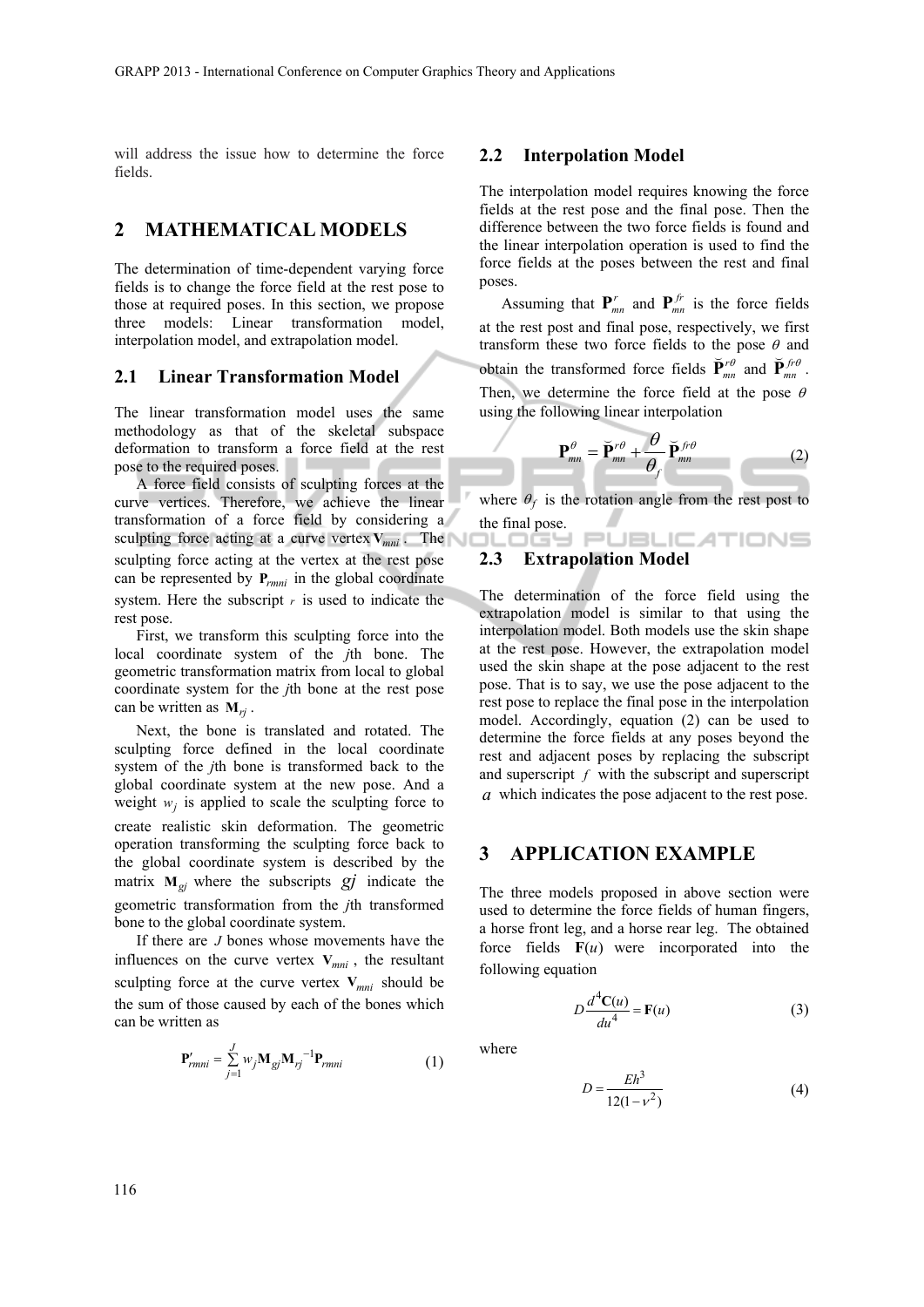Solving Eq. (3) subjected to the following boundary constraints where  $S(u, v_i) = C(u)$ 

$$
u = 0 \t S(u, v) = B_0(v) \t \frac{\partial S(u, v)}{\partial u} = D_0(v)
$$
  

$$
u = 1 \t S(u, v) = B_1(v) \t \frac{\partial S(u, v)}{\partial u} = D_1(v)
$$
 (5)

we obtain the mathematical expression of a surface which is used to create skin deformations of these models.

#### **3.1 Deforming Human Fingers with Linear Transformation Model**

The linear transformation model was used to determine the force fields of human fingers whose skin shape at the rest pose is shown in Figure 1a. The obtained results were shown in b-d of Figure 1.



Figure 1: Skin deformation of human fingers from the linear transformation model.

#### **3.2 Deforming a Horse Front Leg with Interpolation Model**

In this subsection, we used the interpolation model to determine the force fields of a horse front leg at any poses between the rest pose and final pose. The skin shapes at the rest pose was indicated in Figure 2a and that at the final pose was presented in Figure 2e. The deformed skin shapes created were demonstrated in Figures 2b, 2c, and 2d.



Figure 2: Skin deformation of a horse front leg from the interpolation model.

#### **3.3 Deforming a Horse Rear Leg with Extrapolation Model**

Finally, the extrapolation model was employed to determine the force fields of a horse rear leg at the

poses beyond the two adjacent poses. The skin shapes at the two adjacent poses were given in Figures 3a and 3b. The deformed skin shapes created were depicted in Figures 3c, 3d and 3e.



Figure 3: Skin deformation of a horse rear leg from the extrapolation model.

# **4 CONCLUSIONS**

How to determine time-dependent varying force fields for ordinary differential equation-based surface modelling and animation has been addressed in this paper. We proposed three models to generate time-dependent varying force fields. They are linear transformation model, interpolation model, and extrapolation model. **EXTICINE** 

In order to demonstrate the effectiveness of the proposed three models, we present some examples of skin deformations of character models. These application examples indicate that the force fields determined by the proposed three models create believable skin shapes.

Our future work is to introduce time-dependent varying force fields into dynamic ordinary differential equations which involves a time variable and considers dynamic effects of skin deformations.

#### **ACKNOWLEDGEMENTS**

This research is supported by the grant of UK Royal Society International Joint Projects / NSFC 2010.

# **REFERENCES**

- Thalmann, N. M., Laperrière R., Thalmann, D. 1988. Joint-dependent local deformations for hand animation and object grasping. *In Proceedings of Graphics Interface*, 26-33.
- Lander, J. 1998. Skin them bones: game programming for the web generation. *Game Developer Magazine,* 11-16.
- Lander, J. 1999. Over my dead, polygonal body. *Game Developer Magazine*, 11-16.
- Weber, J. 2000. Run-time skin deformation. *In Proceedings of Game Developers Conference*.
- Wang, X. C., Phillips, C. 2002. Multi-weight enveloping: least squares approximation techniques for skin